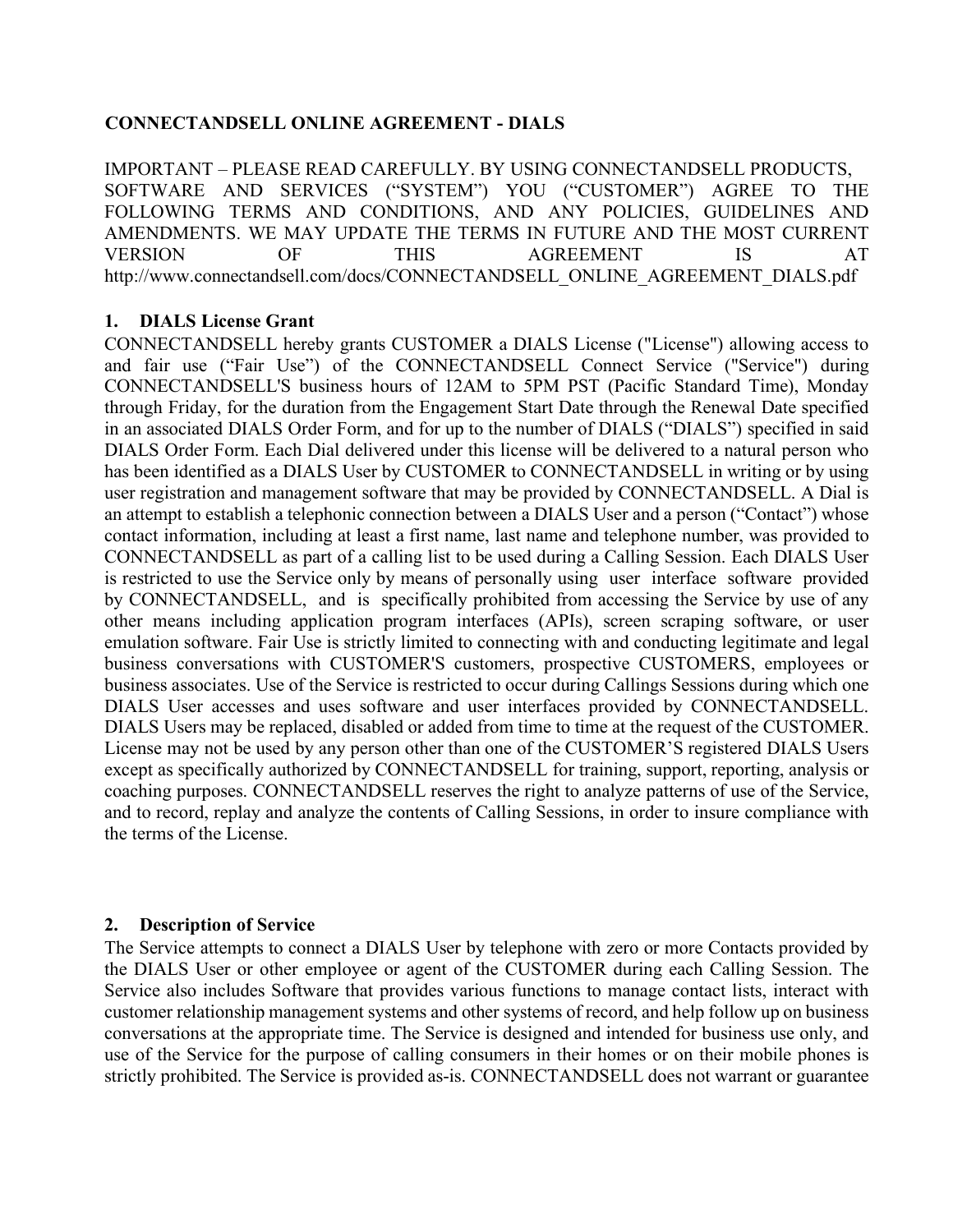that the Service provides any specific service levels with regard to: the rate at which dial attempts are made; how long it takes to make the next connection; which contact, if any, will be connected next; voice quality; or any characteristic or outcome of any given conversation or Calling Session. CUSTOMER recognizes and agrees that the results of any given Calling Session, including the number of DIALS made during that Calling Session and the outcome of any given Dial, are controlled by factors outside of the control of CONNECTANDSELL, and further agrees that CONNECTANDSELL has no obligation to provide any specific remedy for any real or perceived failure, quality problem or other shortcoming of the Service that may be claimed by CUSTOMER. Specifically, CUSTOMER agrees that any other guarantee that may be or has been provided by CONNECTANDSELL under other licenses or as part of any other offerings, including any guarantee previously or currently published in print or by electronic means, does not apply to this License and may not be invoked by CUSTOMER for the purpose of requesting any refund, replacement or other remedy under this License.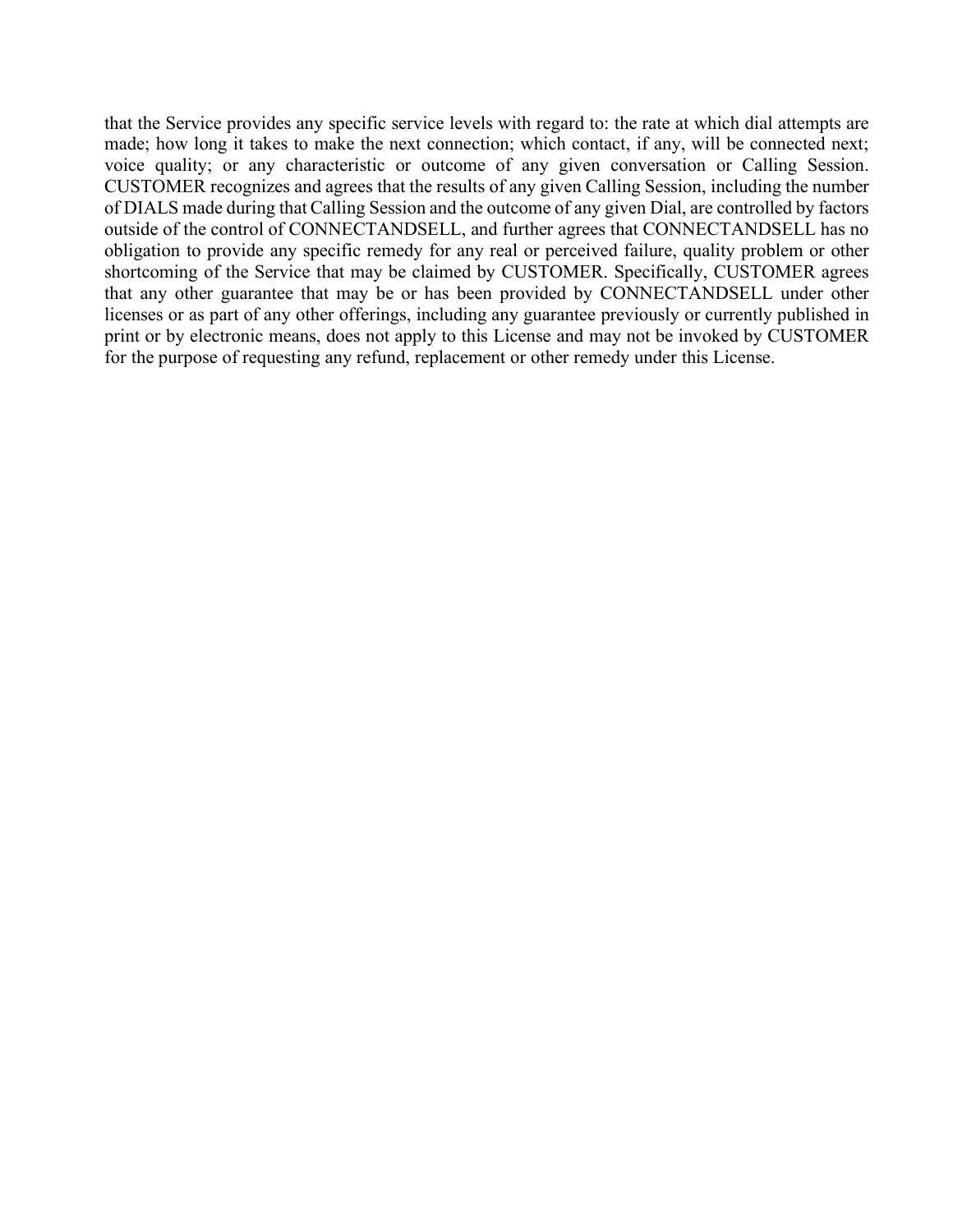CONNECTANDSELL warrants that the Service will be available for use by CUSTOMER at a 99% availability level during CONNECTANDSELL's business hours, allowing any DIALS User to log in to the Service using access credentials provided by CONNECTANDSELL through an online application ("Lightning") by use of a standard web browser with high speed internet access, and to optionally log in to the Service by dialing a telephone number and using telephone access credentials provided by CONNECTANDSELL. Further, when properly logged in to the Service, Lightning will display to the DIALS User any lists of contacts either stored in the Service or linked to and synchronized with the Service from CUSTOMER's CRM system as integrated through CRM Application Program Interfaces (APIs). The DIALS User will be able to select one or more lists, set operational parameters provided by the Service for each Calling Session including: calling order caller identification display choices; minimum time between calls and maximum calls per day to any given contact on a calling list; and time zones, job titles or individual contacts to be included or excluded from being called during the Calling Session. The DIALS User will then be enabled to use the Service to cause a next telephone conversation with a single contact on the resulting Calling Session calling list (Calling List) by a single button click (Go Request) followed by waiting for a conversation. Each Go Request will result in a minimum of 3 parallel dials and an average of at 4.5 parallel dials to be executed simultaneously and continuously until either a conversation connection (Connection) is made to a contact on the Calling List, or the DIALS User chooses to pause the Calling Session. When a Connection is made, Lightning will display within an average time of less than 2 seconds, a screen containing selected information about the Contact, and the DIALS User will be alerted by an audible tone on the telephone used to connect to the Service, at which point the DIALS User can either speak directly with the Connection or, optionally, allow the Service to play a pre-recorded greeting to the Connection. At any point during the conversation between the DIALS User and the Connection, the DIALS User may use controls provided in Lightning to terminate the conversation, take notes, select from among predefined status and disposition values for the Contact, and optionally select a follow up date and create a short script for continuing the conversation with the Contact at a future date. If the Service has been integrated to CUSTOMER'S CRM system, said system will be updated to: indicate the current status of the Contact as set in Lightning; log the completed conversation; create a follow up task as appropriate and necessary within the CRM; and to optionally update CRM calling statistics and facts including the date, time, DIALS User identity, Contact that was attempted, and outcome of the call. Optionally, each Connection generates a two-channel audio recording of the resulting conversation, managed in a compliant way based on the area code of the phone number that was dialed. These recordings are available on demand as part of the conversation history report within the standard Lightning reporting module. Lightning reporting features also include dial attempts history and analyses of list hygiene, list performance, user performance, call outcomes, and the ability to extract and download detailed records of dial attempts and results, and conversations and outcomes.

#### **3. CUSTOMER Rights and Restrictions**

3.1 During the Term of this Agreement, and upon CUSTOMER payment of all applicable fees, CONNECTANDSELL will enable CUSTOMER to access and utilize the System pursuant to and in accordance with the provisions of this Agreement.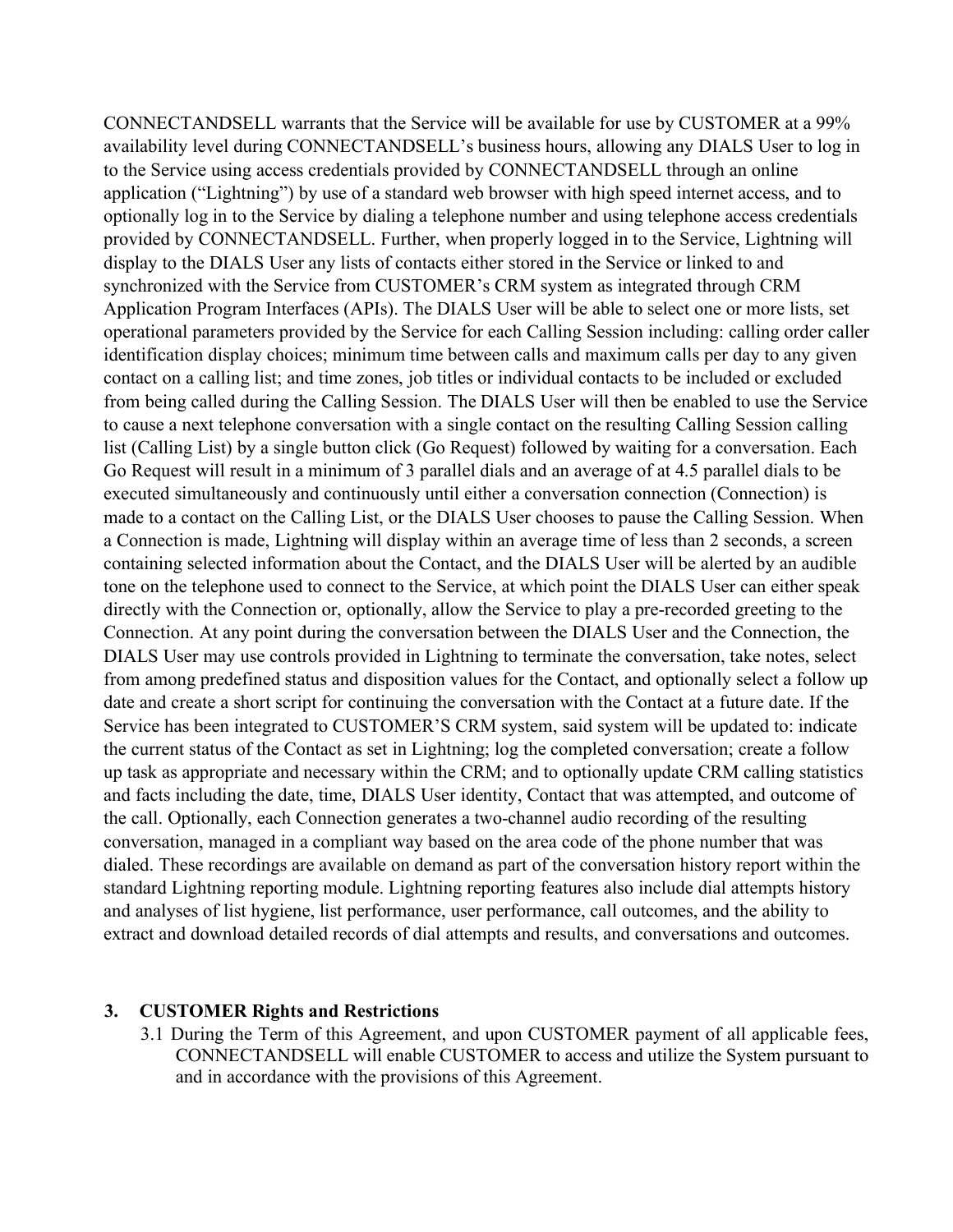- 3.2 CUSTOMER represents and warrants that Contacts have not been obtained in violation of any third party rights, that making telephone calls to such Contacts does not violate any national, state or local Do Not Call Registry, or similar prohibited telephone calling list, and that a telephone call to such Contact will not violate any law, rule or regulation. CUSTOMER will defend, indemnify and hold harmless CONNECTANDSELL from any violation of such third party rights, laws and regulations.
- 3.3 CUSTOMER shall be solely responsible for all content transferred by CUSTOMER or any other party in connection with CUSTOMER'S access and/or use of the System. Although CONNECTANDSELL is not responsible for any such content or communications, CONNECTANDSELL reserves the right to take any action it deems necessary or appropriate in its sole discretion, with respect to any such content or communications of which CONNECTANDSELL may become aware, at any time and without notice to CUSTOMER.
- 3.4 CONNECTANDSELL reserves the right to prevent CUSTOMER from accessing the System if outstanding payments are due to CONNECTANDSELL from CUSTOMER.
- 3.5 CUSTOMER may not reverse engineer, decompile or otherwise attempt to analyze or decipher any software code in connection with the Service or any other aspect of CONNECTANDSELL technology.
- 3.6 CUSTOMER must not modify any logo, branding or other identifying information on any CONNECTANDSELL software, user interface or documentation, and must inform its DIALS Users and employees that the System subscribed to hereunder is powered by CONNECTANDSELL.
- 3.7 CUSTOMER may not resell, distribute, or otherwise use or allow use of any portion of the System on a timeshare or service bureau basis.
- 3.8 CUSTOMER shall not access and/or use any portion of the System in any manner that could damage, disable, overburden, impair or otherwise interfere with or disrupt the operation of the System or any networks or security systems of CONNECTANDSELL.
- 3.9 CUSTOMER agrees that no other rights are granted hereunder except as expressly set forth in this Agreement.

# **4. Term and Termination**

4.1 Term - This Agreement shall commence on the date an order is placed by CUSTOMER ("Effective Date") and continue until the Renewal Date set forth in the applicable Agreement or Order Form.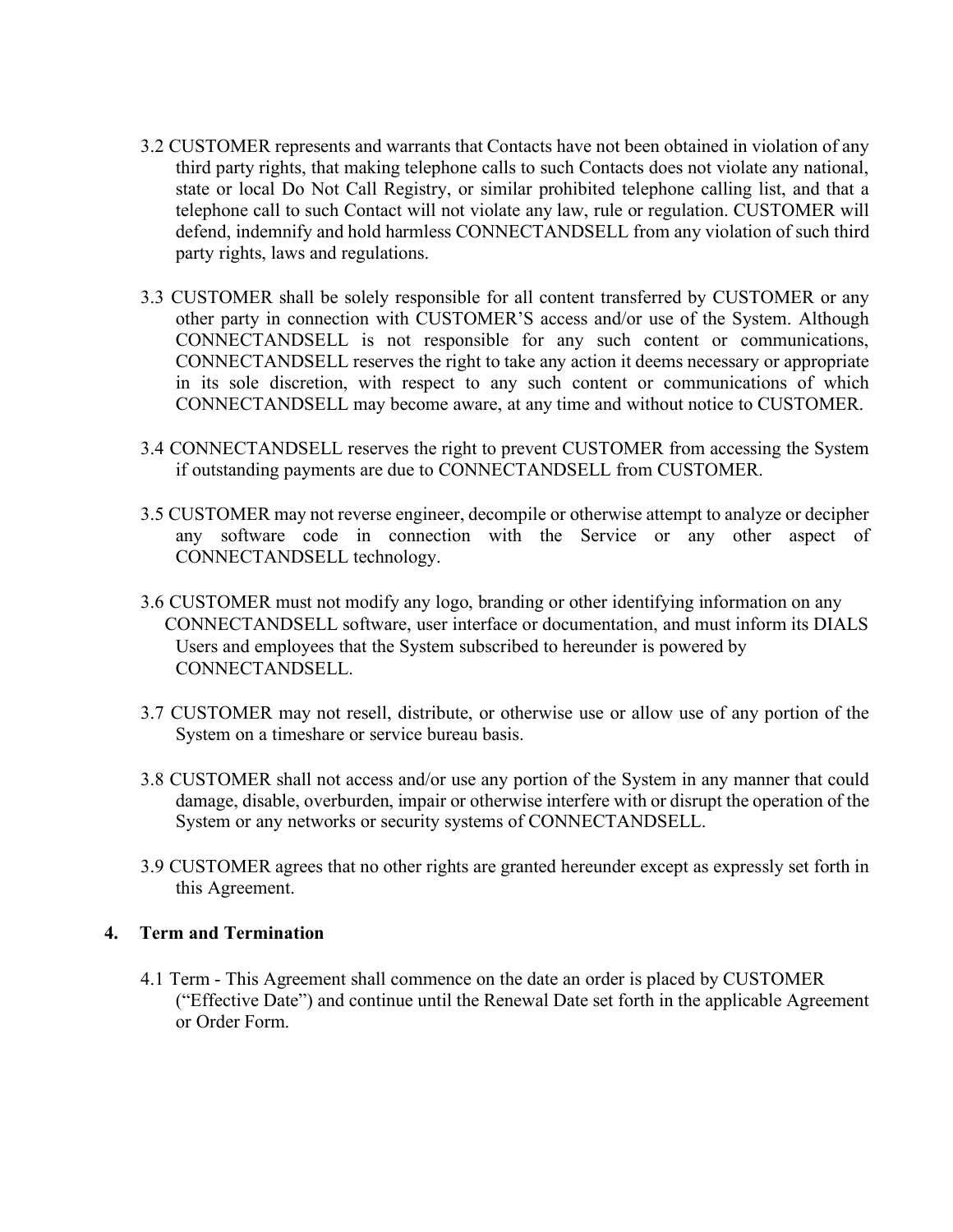- 4.2 Termination for Cause either party may terminate this Agreement immediately if the other party breaches any of its obligations under this Agreement.
- 4.3 Effect of Termination Upon termination of this Agreement, CUSTOMER will immediately discontinue all access to and use of the System and uninstall any System components. CONNECTANDSELL shall not be liable for any damages resulting from a termination of this Agreement as provided for herein. The termination of this Agreement shall not affect any claim arising prior to such termination.

### **5. Confidential Information**

Each party acknowledges that during the Term it shall have access to the confidential information and trade secrets of the other party consisting of, but not limited to, information concerning each other's methods of operations, systems, products, customer lists, agent lists, and other such proprietary business information. Each party agrees not to use or disclose the confidential information ("Confidential Information") of the other. Unless expressly authorized in writing by the other party, neither party shall publicly disclose any non-public information or materials provided by the other party under this Agreement and reasonably understood to be Confidential Information, or use such Confidential Information in any manner other than to perform its obligations under this Agreement. The foregoing restrictions do not apply to any information that (i) is in or becomes available in the public domain, including company names, contact names, titles, email addresses and telephone numbers used or dialed by the SYSTEM in the course of providing the Service (ii) is already lawfully in the receiving party's possession, (iii) was known to the receiving party prior to the date of disclosure, (iv) becomes known to the receiving party from a third party having an apparent bona fide right to disclose the information, or (v) Confidential Information that the receiving party is obligated to produce pursuant to an order of a court of competent jurisdiction or a valid administrative subpoena, providing receiving party provides disclosing party timely notice of such court order or subpoena. Furthermore, CUSTOMER will keep in strict confidence all passwords and other access information to the System.

Each party retains ownership of its confidential information. CUSTOMER does not acquire any rights in the CONNECTANDSELL confidential information under this Agreement, save for CUSTOMER'S limited right of use as set forth herein.

# **6. Indemnification**

CUSTOMER hereby agrees, at its sole expense, to indemnify and hold CONNECTANDSELL harmless from and against any loss, cost, damages, liability or expense arising out of or relating to (i) a thirdparty claim, suit, proceeding, action of infringement based on information, data, files or other content submitted by CUSTOMER or otherwise related to CUSTOMER'S access to and/or use of the System; or (ii) any fraud or manipulation, or other breach of this Agreement by CUSTOMER.

# **7. DISCLAIMER OF WARRANTIES**

CUSTOMER HEREBY ACKNOWLEDGES AND AGREES THAT THE SYSTEM IS PROVIDED BY CONNECTANDSELL ON AN "AS IS" BASIS, AND CUSTOMER'S ACCESS TO AND/OR USE OF THE SYSTEM IS AT ITS SOLE RISK. CONNECTANDSELL EXPRESSLY DISCLAIMS ALL WARRANTIES OF ANY KIND, WHETHER EXPRESS OR IMPLIED, INCLUDING, BUT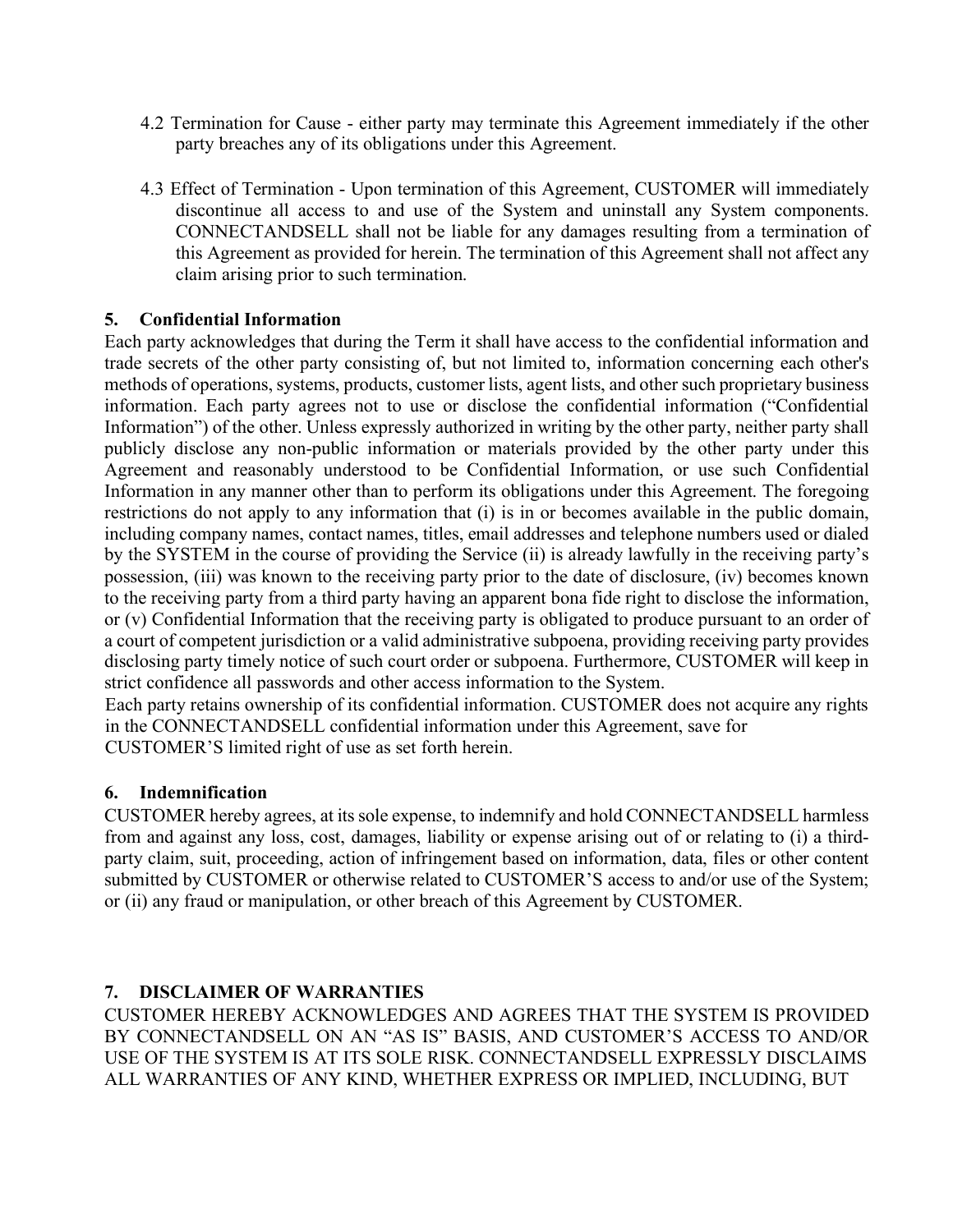NOT LIMITED TO, THOSE OF MERCHANTABILITY, FITNESS FOR A PARTICULAR PURPOSE, AND NON-INFRINGEMENT. CONNECTANDSELL MAKES NO WARRANTY THAT THE SYSTEM WILL MEET THE REQUIREMENTS OF CUSTOMER OR THAT THE SYSTEM WILL BE UNINTERRUPTED, TIMELY OR ERROR-FREE, NOR DOES CONNECTANDSELL MAKE ANY WARRANTY AS TO THE RESULTS THAT MAY BE OBTAINED FROM THE USE OF THE SYSTEM OR THE ACCURACY OF ANY OTHER INFORMATION OBTAINED THROUGH THE SYSTEM OR THAT ANY DEFECTS IN ANY SOFTWARE PROVIDED TO CUSTOMER WILL BE CORRECTED. CUSTOMER UNDERSTANDS AND AGREES THAT ANY MATERIAL AND/OR DATA DOWNLOADED OR OTHERWISE OBTAINED (INCLUDING PLUG-INS) THROUGH THE USE OF THE SYSTEM IS DONE AT THE SOLE RISK OF CUSTOMER AND THAT CUSTOMER WILL BE SOLELY RESPONSIBLE FOR ANY DAMAGE TO ITS COMPUTER SYSTEM OR LOSS OF DATA THAT RESULTS FROM THE DOWNLOAD OF SUCH MATERIAL AND/OR DATA. NO INFORMATION OR ADVICE, WHETHER ORAL OR WRITTEN, OBTAINED BY CUSTOMER FROM CONNECTANDSELL OR THROUGH THE SYSTEM SHALL CREATE ANY WARRANTY NOT EXPRESSLY MADE HEREIN.

# **8. LIMITATIONS OF LIABILITY**

WITH THE EXCEPTION OF SECTION 5, CONFIDENTIAL INFORMATION, CONNECTANDSELL'S MAXIMUM LIABILITY FOR ANY AND ALL CLAIMS ARISING FROM OR OTHERWISE RELATING TO THIS AGREEMENT, WHETHER IN CONTRACT OR IN TORT, SHALL BE LIMITED TO THE AMOUNT PAID TO CONNECTANDSELL (IF ANY) FOR THE SPECIFIC SERVICE WHICH DIRECTLY CAUSED SUCH DAMAGE. NEITHER PARTY SHALL BE LIABLE FOR ANY INDIRECT, SPECIAL, CONSEQUENTIAL OR INCIDENTAL, MULTIPLE, PUNITIVE OR OTHER DAMAGES RELATED TO THIS AGREEMENT (INCLUDING, WITHOUT LIMITATION, LOSS OF DATA, LOSS OF INCOME, LOSS OF OPPORTUNITY, LOST PROFITS, COSTS OF RECOVERY OR ANY OTHER DAMAGES), HOWEVER CAUSED AND BASED ON ANY THEORY OF LIABILITY, AND WHETHER OR NOT FOR BREACH OF CONTRACT, NEGLIGENCE, OR OTHERWISE, AND WHETHER OR NOT CONNECTANDSELL HAS BEEN ADVISED OF THE POSSIBILITY OF SUCH DAMAGES.

# **9. General Terms**

Severability - CUSTOMER agrees that if any provision of this Agreement is held by a court of competent jurisdiction to be invalid, illegal or unenforceable, including some jurisdictions where exclusion or limitation of warranties and liabilities for incidental and consequential damages are not allowed and may not apply to CUSTOMER, such provision shall be severed from this Agreement and all other provisions shall nevertheless continue in full force and effect, to the extent possible, to achieve the purposes as originally expressed in the invalid or unenforceable provision.

Dispute Resolution - This Agreement shall be governed by the laws of the State of California, USA. Any and all disputes or disagreements shall be resolved first by non-binding confidential mediation in San Francisco, California before a neutral mediator appointed by the American Arbitration Association. If the mediation is not successful, then the matter shall be submitted to binding, confidential arbitration before a neutral arbitrator appointed by JAMS-ENDISPUTE in San Francisco, California. The decision of the arbitrator shall be final and binding on all Parties and it may be entered as a judgment in any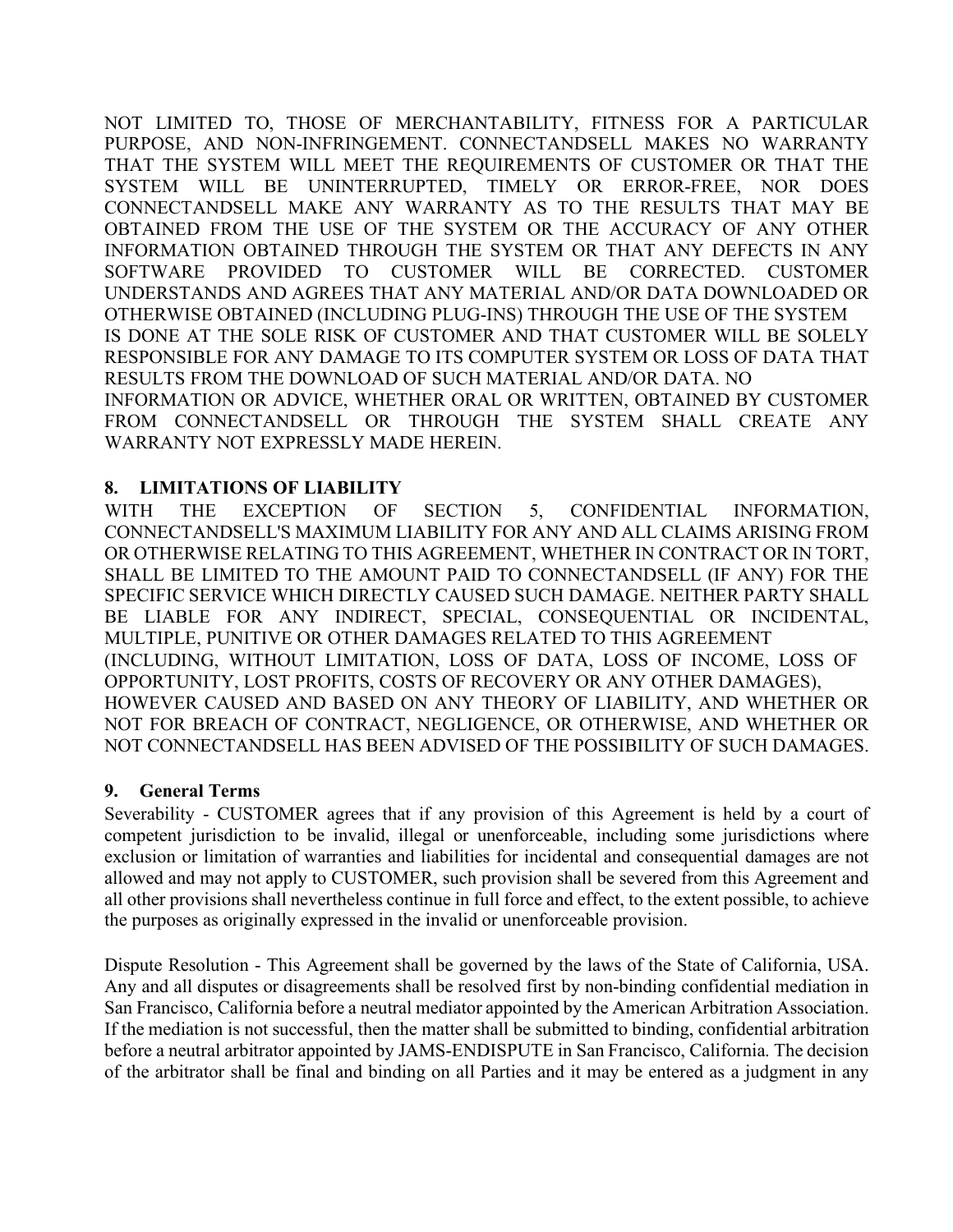federal or state court of competent jurisdiction. The parties hereby agree that in the event any arbitration is initiated with reference to this Agreement by any party, the prevailing party shall be entitled to (and in addition to all remedies permissible under the express terms of this Agreement, the arbitrator shall also issue) an award of reasonable attorney's fees and disbursements incurred by such party in connection with, including but not limited to fees and disbursements in administrative, regulatory, bankruptcy and appellate proceedings.

Modifications - The Parties hereby agree that modification and waiver of any of the provisions of this Agreement shall be effective only if made in writing and executed with the same formality as this Agreement. The failure of any party to insist upon strict performance of any of the provisions of this Agreement shall not be construed as a waiver of any subsequent default or breaches of the same or similar nature.

Survival - Termination of this Agreement shall terminate each party's obligations under this Agreement, except that the provisions of Sections 3.2, 3.3, 4.3 and Sections 5 through 9 shall survive such termination.

Entire Agreement and Assignment - The parties hereby agree that this Agreement including any of its Appendices contains the entire understanding of the parties relating to the service described herewith only. There are no representations, covenants, warranties or undertakings other than those expressly set forth in this agreement. The terms and conditions hereof shall prevail over any conflicting purchase order or other written instrument submitted by CUSTOMER. CUSTOMER may not assign this Agreement or any other rights or obligations herein except with the prior written consent of CONNECTANDSELL and any attempt to assign (by operation of law or otherwise) without such consent shall be null and void. No person or entity not a party to this Agreement will be deemed to be a third party beneficiary of this Agreement or any provision hereof.

Authority - Each party hereby represents and warrants to the other party that it has all necessary authority to enter into and perform its obligations under this Agreement without the consent of any third party or breach of any contract or agreement with any third party.

Force Majeure - CONNECTANDSELL will not be responsible for any delay, interruption or other failure to perform under this Agreement due to acts beyond the control of CONNECTANDSELL.

Proprietary Rights - CONNECTANDSELL retains ownership of all proprietary rights in or associated with all its products and services (including the System), and CUSTOMER may not use the CONNECTANDSELL logo, or any other name, logo, icon or mark identifying CONNECTANDSELL's products and/or services (including the System) without prior written permission of CONNECTANDSELL.

No Waiver - The failure of either CUSTOMER or CONNECTANDSELL in any one or more instance(s) to insist upon strict performance of any of the terms of this Agreement will not be construed as a waiver or relinquishment of the right to assert or rely upon any such term(s) on any future occasion(s).